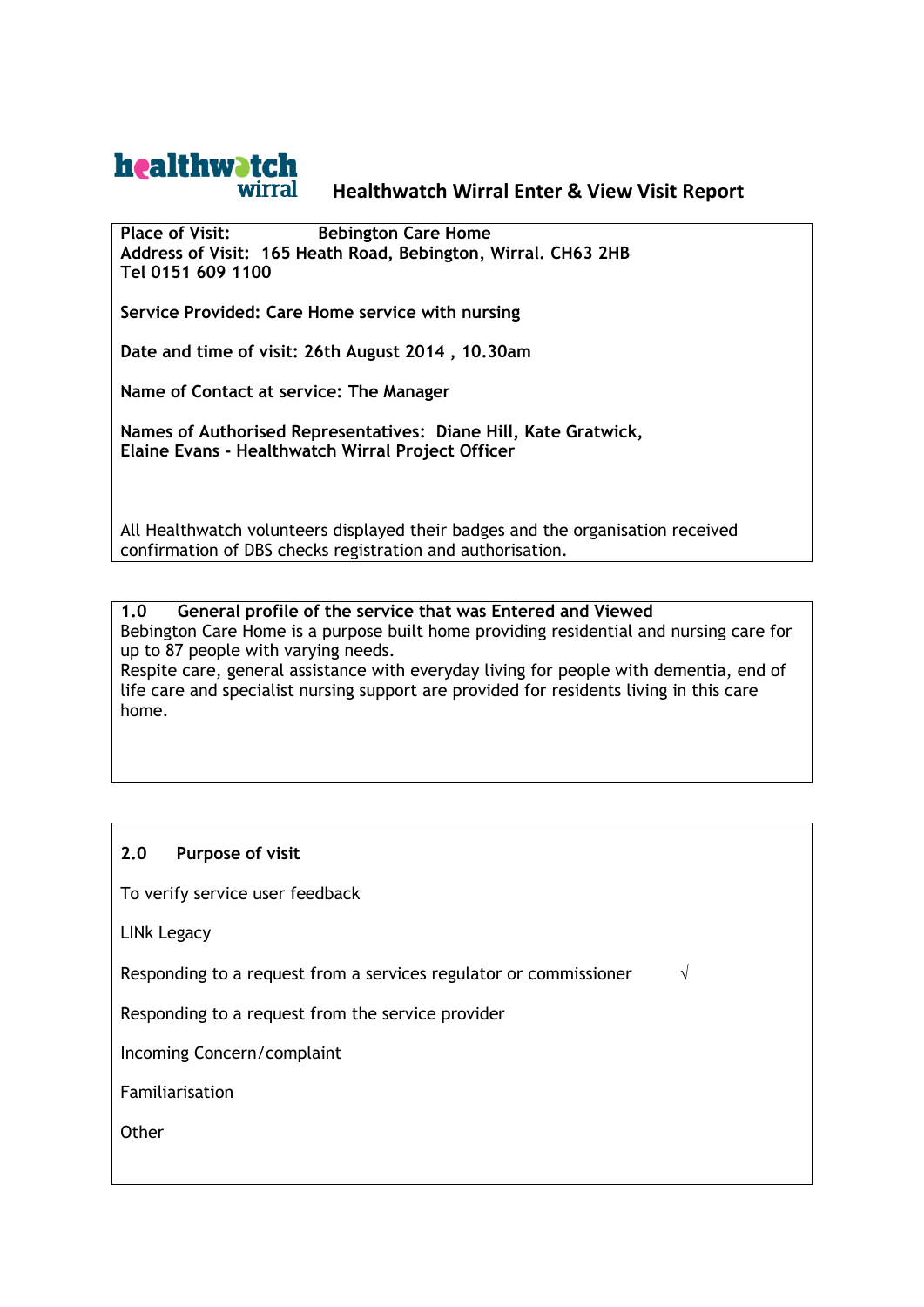## **3.0 The type of Enter and View Visit undertaken:**

Unannounced visit  $\sqrt{}$ 

Announced Visit

# **4.0 Methodology**

The visit is not designed to be an inspection, audit or an investigation, rather it is an opportunity for Healthwatch Wirral to get a better understanding of the service by seeing it in action and talking to staff, service users and carers/relatives. Healthwatch Wirral seeks to identify and disseminate good practice wherever possible. However, if during a visit Healthwatch Wirral identifies any aspects of a service that it has serious concerns about, then these concerns are to be referred to the appropriate regulator or commissioners of the service for investigation or rectification. Any safeguarding issues identified will be referred to the Local Authority for investigation.

The rectification of less serious issues will be directed to the service provider.

The Enter & View visits are a snapshot view of the Service and findings are reported based at the time of the visit.

Enter and View visits are conducted in a way that works in accordance with Wirral Safeguarding Adults Partnership Board's principles and procedures. Information will be shared accordingly in order to safeguard adults at risk on Wirral and promote quality of local services.

## **5.0 Findings and Observations**

Healthwatch Wirral authorised representatives were greeted by the manager who has been in post for 3 months. She was previously employed for 4 years as deputy manager before taking up the manager position. We were taken to the office to have a discussion about the policies and procedures at the home.

We were informed by the manager that the owners and management have a good working relationship. The manager feels supported by the owners who provide what she needs.

The manager was unaware that Healthwatch representatives were visiting to view the home. Despite this, she gave freely of her time informing us on all aspects of the care provided. We were told that there were 4 units in the home situated on two floors. Willow, a 15 bed unit , Cedar, a 24 bed unit, providing dementia nursing, Beech, a 19 bed residential dementia care and Beechwood, a 28 bed unit providing general nursing. The home has a complaints policy and residents and their relatives can attend meetings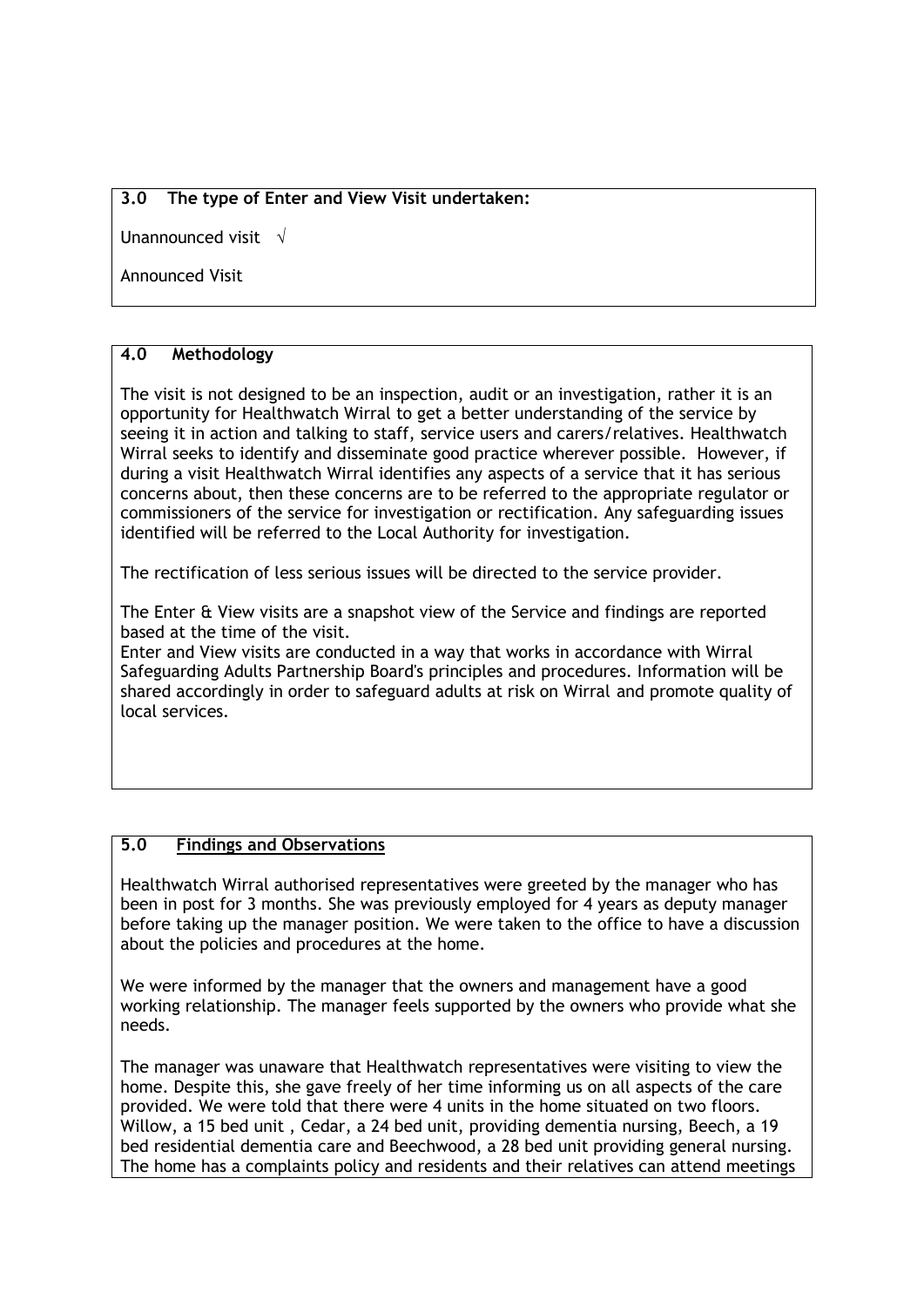which are held every 3 months to voice any concerns or opinions. The manager has an open door policy to address any complaints or concerns from residents, relatives or staff. Residents can make decisions about life in the home and staff use the 'My choice, My preference' book which is a life story journal that includes details of the residents preferences. There is also a shortened version called 'My Journal' with headings such as 'I like' 'I prefer' and ' I don't like' This is held in the residents care plan and includes details of the residents daily nutritional intake. When necessary residents meals may be supplemented or fortified.

The home employs an activities co-ordinator who organises arts and crafts, baking, entertainers, outings and movies.

Bebington Care Home has had relatively few Safeguarding referrals in the last year. These were mainly around relatives not paying fees and another was when a resident assaulted another resident. We were told that the home has a good relationship with the Mental Health team and a Community Psychiatrist attends to review residents at the home.

The manager informed us that she feels that the staffing levels are good and has covered the night duties with a higher level of staff that is suggested normally. The ratio of staff to residents is approximately 1-5 during the day and 1-10 at night. More staff have recently been recruited including domestics. We were told that the impact of this has been better care for residents and staff feel supported. The home has its own bank staff and hopes to create a regional bank after holding a big recruitment day. This home uses approved training companies for staff training and also has its own trainers for mandatory training. Training related to residents' individual needs is delivered to staff. Modules include dementia awareness, conflict resolution, diabetes and nutrition.

The home has experienced a few problems associated with residents discharge from hospital but 90% of discharges are good. The problems that have occurred have been residents being sent out of hospital with the wrong medication. However, the manager feels that the home has good communications with the hospital and if they have problems with drugs they could ring and be given the information required. Residents have been sent out at night instead of during the day as requested. Sometimes the home has to wait for a funding panel decision and the allocation of a social worker. On occasion, the ambulance service have transported a person who is not their resident back to the home on discharge from hospital.

The manager informed us that following an admission to hospital the person, if required, is reassessed for their care needs while in hospital. It can be many weeks (8- 10) if the person requires reassessment when referred to Social Services while living in the care home.

Before showing us around the home the manager commented that the decoration was still in progress and some new initiatives were still to be implemented. This included redecorating and refurbishing the entrance to one of the units to look like a seaside cafe and beach. Some of the repainting was being done by volunteers and there are going to be chairs and tables creating an outlook that is welcoming. Residents will be able to rest and have some distractions rather than just looking at closed doors

#### **Environment**

Information relating to the care home was displayed in the entrance hall. There was an activities programme board which included morning activities for the day. No activities were observed and a member of staff said that they would be commencing during the afternoon.

The corridors were clean, bright and free from obstruction. Dementia friendly signage was used on the residents' front doors and bathroom doors. Bathroom facilities viewed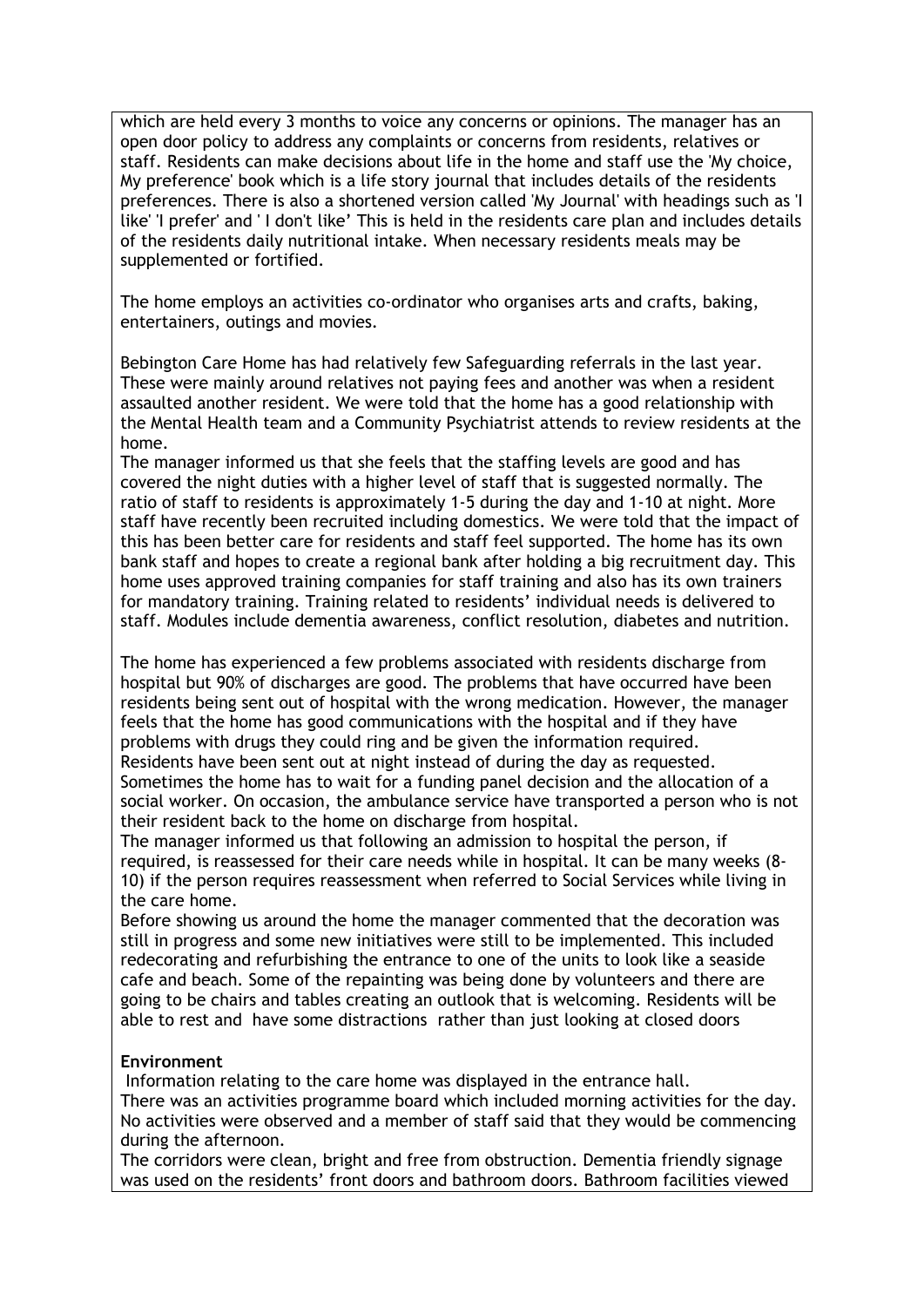were clean and well equipped. The dining rooms were spacious and well set out. We were told by staff that residents can eat in their own rooms if they wish. Lounge areas were large and furnished with comfortable seating. The televisions were on but the volume was very loud. The gardens were well kept and accessible to residents. It was evident that the foyer in the Beech unit was being redesigned to look like a beach cafe and the maintenance man was painting clouds on the walls. Most areas were furnished and decorated to a good standard and were fresh smelling.

The Beechwood unit had yet to be refurbished and decorated and therefore was not up to the standard of other areas.

Staff observed interacting with residents appeared to be very supportive, kind and considerate. They treated people with dignity and respect and were responsive to their needs. It was also evident that the residents were very fond of the staff and they appeared happy. There was a calm and serene atmosphere within the home. A resident was observed walking in and out of the public rooms enjoying the company of her husband who visited her daily.

#### **Feedback**

#### **Residents -**

"I am happy living here and the staff look after me."

"Staff are lovely and kind"

"The meals are ok, but there should be more choice, if I don't like what is on offer and ask for soup, it is not always available"

"The best thing about living here is that the staff are friendly and kind"

"one good thing that happened recently was that the staff organized a birthday cake and party for me and I am glad that I have so many friends now, that includes the staff, they are so kind"

#### **Relatives** -

"I am very happy with the care that my wife receives here. She is well looked after by staff and enjoys the food and choice available in the home"

"If I had a complaint or concern I know that I could go to the manager"

## **Staff**

"I enjoy working on Willow unit and love the residents"

"It is sometimes difficult to encourage long serving staff to accept new ideas to improve residents care and to change the way they have always worked"

"I love working here and enjoy the banter with the residents"

" I feel I can voice my opinions to management and it is good working in this home"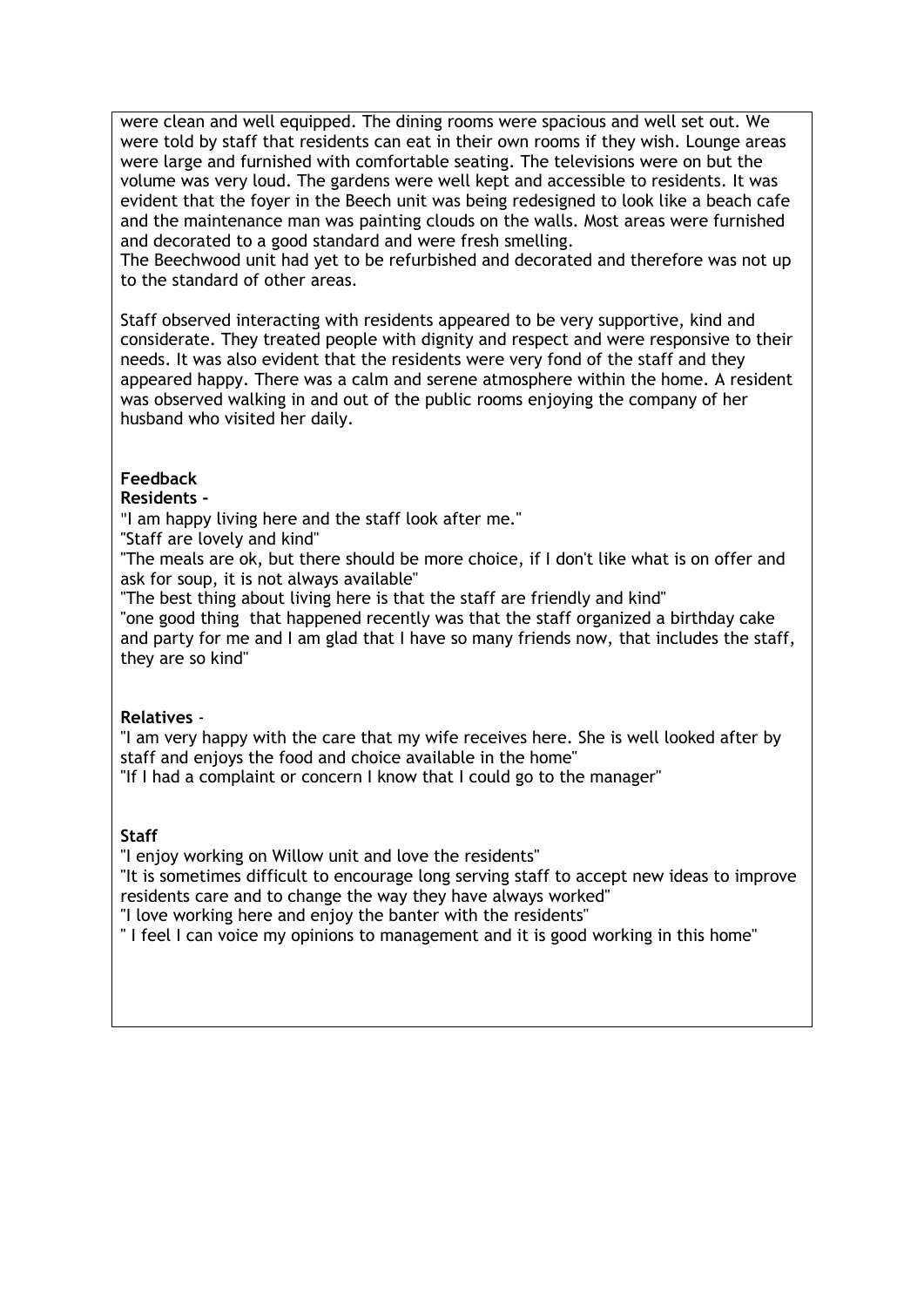# **6.0 Safeguarding**

#### **No safeguarding issues were identified at the time of the visit.**

Healthwatch Enter and Views are not intended to specifically identify safeguarding issues. However, if safeguarding concerns arise during a visit they are reported in accordance with Healthwatch safeguarding policies.

If any safeguarding issues are identified during a Healthwatch Enter and View the Local Authority will be notified on the same day as the Enter and View visit.

## **7.0 Conclusions**

- The manager appeared to be very motivated and had introduced some good initiatives. These initiatives include working with the chef to reorganise daily menus and the delivery of meals to residents, the refurbishment of one of the unit foyers to make a Beach Cafe and the recruitment of extra staff.
- The home had a pleasant atmosphere and staff observed were kind and attentive to residents needs.
- The home was clean and tidy and the facilities were good.
- Residents appeared to be well cared for, comfortable, calm and happy.
- Staff appeared happy and supported in their role. They said that they were confidant in voicing their opinions or concerns to management.
- Staff were visible in each unit but more in some units than others. It was not clear whether staff helped out on other units when required.
- Although the activities programme was displayed stating that they would run during the morning session, none were observed. Staff when questioned said that they would commence in the afternoon.
- The volume set on the televisions was very loud.

#### **8.0 Recommendations**

- Review the activities programme displayed and correct discrepancies ensuring that the information is accurate.
- Lower the television volume so that residents can communicate with each other.
- Continue with the refurbishment and development of a dementia friendly environment.
- Include staff in decision making so that long serving staff can accept change more readily.
- Encourage residents to comment on the new menus that the manager and chef intend to introduce.